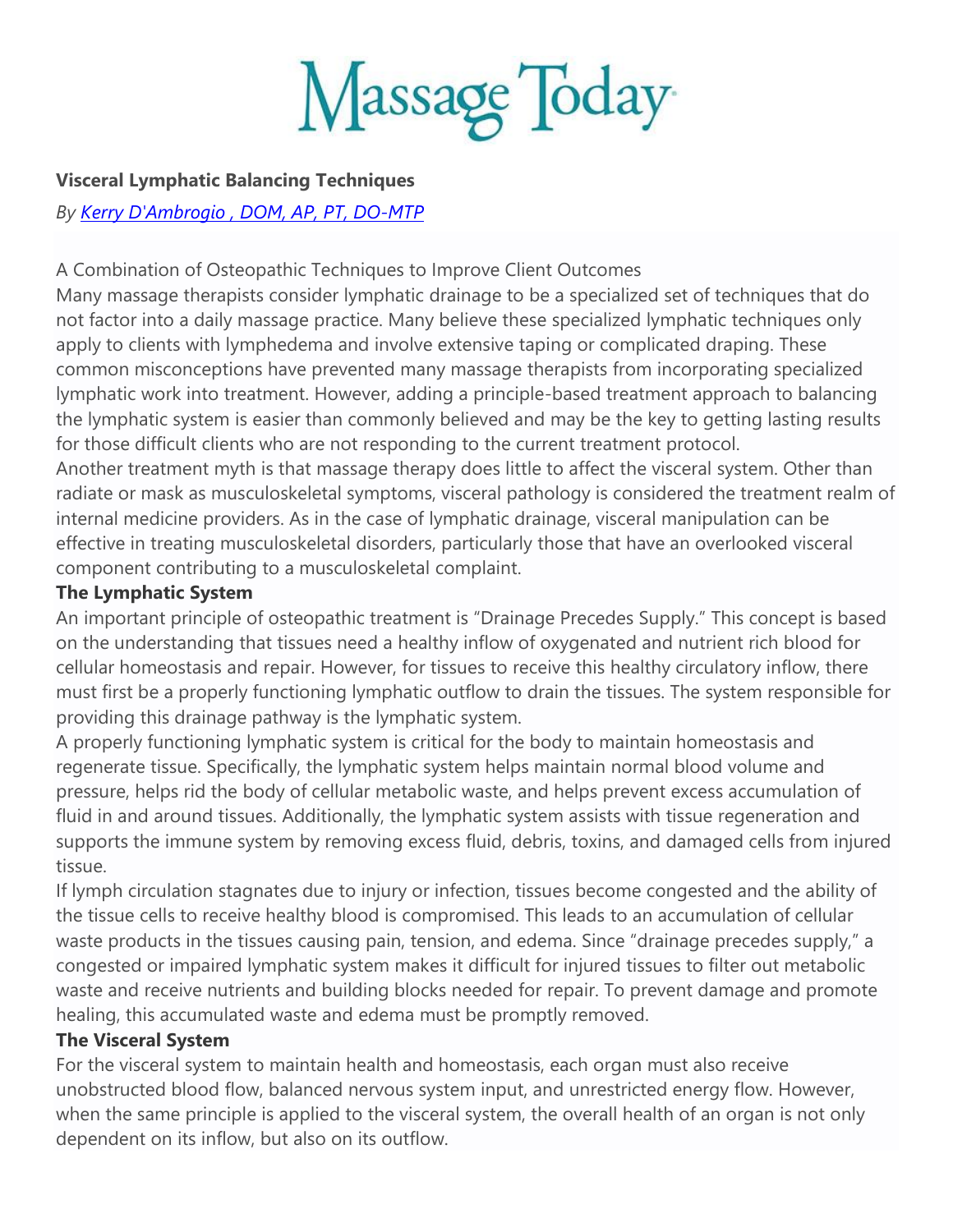

If lymph circulation stagnates due to injury or infection, organs become congested and the ability of the organ tissue cells to receive healthy blood is compromised. This leads to an accumulation of cellular waste products in the tissues causing pain, tension, and edema. To prevent visceral damage and promote healing, this accumulated waste and edema must be promptly removed.

### **Lymphatic Balancing**

Lymphatic drainage dates to the late 1800s when faculty at American School of Osteopathy, the first osteopathic college in Kirksville, Missouri, began research on distribution within the vascular and lymphatic systems. In 1922, Frederic Millard, DO, a student of A.T. Still University, published Applied Anatomy of the Lymphatics which led the way for further research and development of specific techniques aimed at treating the lymphatic system. Inspired by Millard, Gordon Zink, DO, expanded the concepts to include the Respiratory-Circulatory model. This model emphasized the influence of fascial restrictions on venous and lymphatic return and the importance of creating pressure differentials in the cavities of the body to encourage the ease of fluid flow.

From this early research, several treatment approaches to manual lymphatic drainage emerged, including the Vodder Method, the Chikly Lymphatic Drainage Technique, and the Leduc Method. However, these approaches primarily focus on treating Lymphedema making them applicable to a minority of clients seen in massage therapy and leading to the commonly held misconceptions mentioned earlier. Recently, though, a treatment approach called Lymphatic Balancing has incorporated techniques that can be easily applied to a wide range of clientele within the orthopedic community.

Building off the principle-based concepts of osteopathy, Lymphatic Balancing is a specifically designed curriculum that applies specialized manual lymphatic drainage techniques, originally designed to treat lymphedema. Developed by Dr. Kerry D'Ambrogio, these drainage techniques incorporate the use of gentle, rhythmical pumping techniques to treat excess fluid or swelling, fluid stagnation, or lymphedema in the cranium, spine, rib cage, visceral system, and the upper (shoulder, elbow, wrist and hand) and lower extremities (hip, knee, ankle and foot). First developed by Earl Miller DO, the lymphatic pump is a manual technique that makes the use of both long and short levers to encourage the healthy flow of lymph. More importantly, these pumping techniques can be easily integrated into a multitude of manual treatment approaches without the need for special draping or taping. It is a non-invasive approach in which the risk to benefit ratio is exceptional.

## **Visceral Manipulation & Balancing**

Developed by Jean-Paul Barral, DO, MRO(F), RPT, Visceral Manipulation is an integrative approach to evaluation and treatment of the structural relationships between the viscera and the musculoskeletal system. Strains in the connective tissue of the viscera can cause tension patterns to form through the deep fascial network creating abnormal point of tension and leading to congestion of the visceral lymphatics. Visceral Manipulation removes these fascial barriers around the organs, which has a direct effect on the musculoskeletal system by improving posture, range of motion, and function, but areas of lymphatic congestion can remain. Combining Lymphatic Balancing and Visceral Manipulation not only improves fascial tension around an organ, but also creates a better environment for the outflow of metabolic toxins and the inflow of nutrient rich oxygenated blood to promote quicker healing.